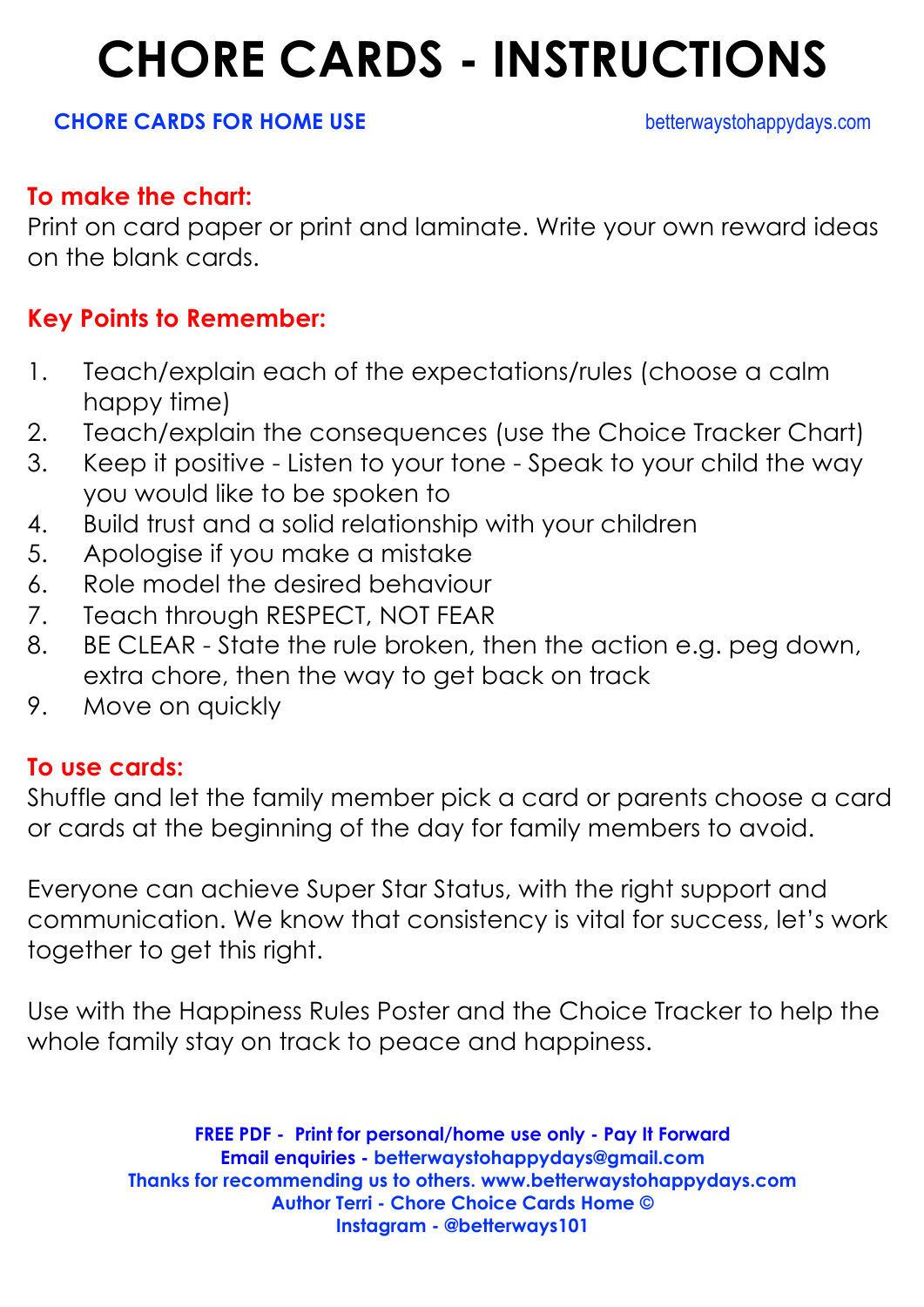

# **Chore Cards**



**CHORE CARDS FOR HOME USE betterwaystohappydays.com** 

### **Kitchen** Wash dishes or stack the dishwasher and turn on **Bedroom** Strip the sheets from your bed **Kitchen** Wipe down all of the bench tops **Bedroom** Replace the sheets on your bed **Kitchen** Wipe down all of the cupboard fronts **Bedroom** Vacuum your bedroom floor **Kitchen** Wipe and put away the dishes or unpack the dishwasher **Bedroom** Wipe down all of the bench tops and surfaces **Kitchen** Take out the rubbish and the recycling **Bedroom** Wipe and clean all mirrors **Kitchen** Clean hot plate **Bedroom** Clean out clothes and toys for charity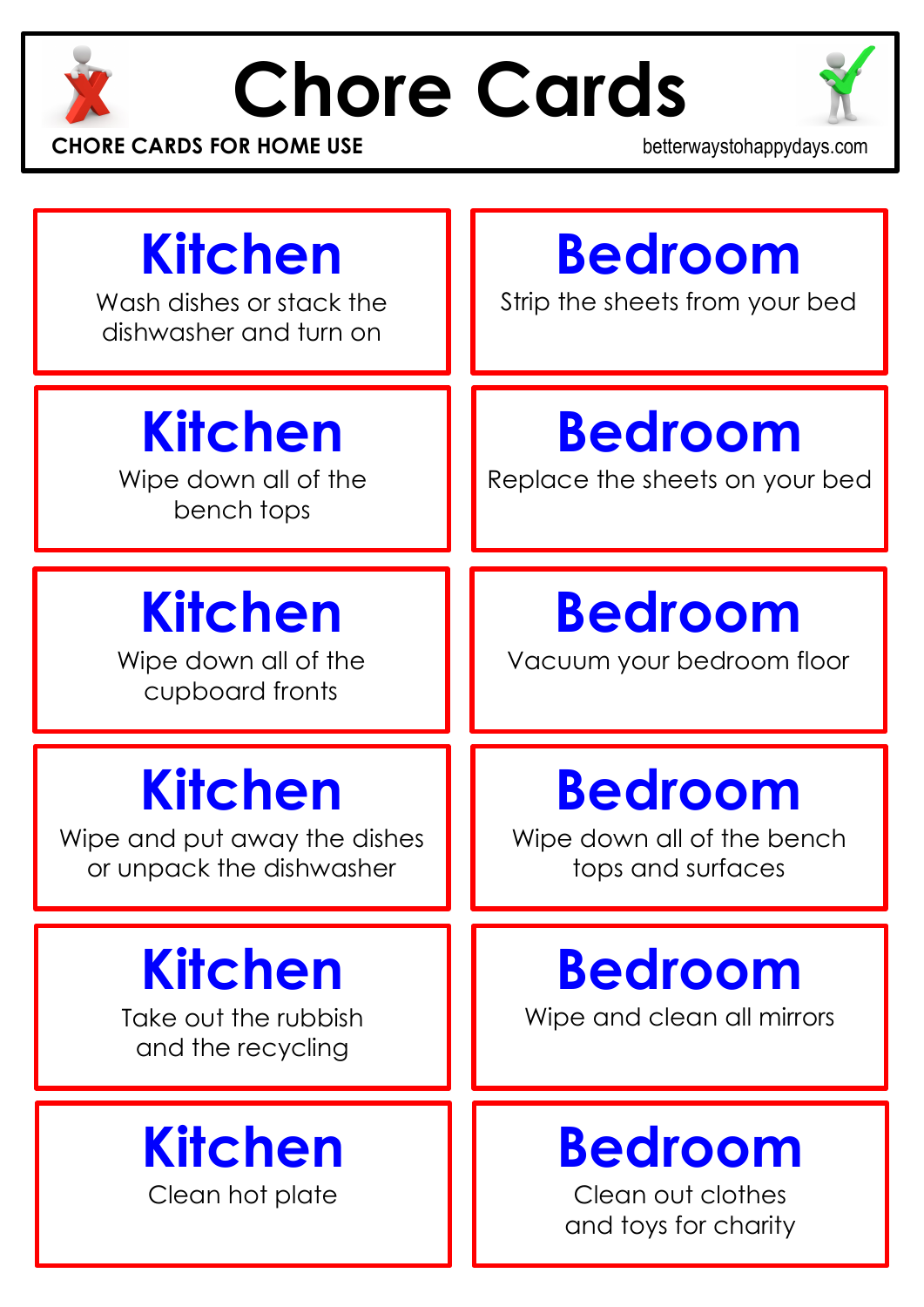| <b>Bathroom</b>                                                                | <b>Bathroom</b>                                                    |
|--------------------------------------------------------------------------------|--------------------------------------------------------------------|
| Wipe down all of                                                               | Replace the towels                                                 |
| the cupboard fronts                                                            | for fresh ones                                                     |
| <b>Bathroom</b><br>Clean the mirrors                                           | <b>Bathroom</b><br>Wipe down all of the bench<br>tops and surfaces |
| Laundry<br>Put a load of washing on                                            | <b>Bathroom</b><br>Empty the bins and<br>fill the toilet rolls     |
| Laundry                                                                        | Laundry                                                            |
| Collect the washing                                                            | Hang the washing                                                   |
| <b>House</b>                                                                   | <b>Pets</b>                                                        |
| Dust all furniture in living rooms                                             | Brush, wash or groom the pets                                      |
| <b>House</b><br>Collect belonging and deliver<br>them to the appropriate rooms | <b>Pets</b><br>Clean up the pet poop                               |
| <b>House</b>                                                                   | <b>Pets</b>                                                        |
| Bring in the mail                                                              | Fill the water bowls                                               |